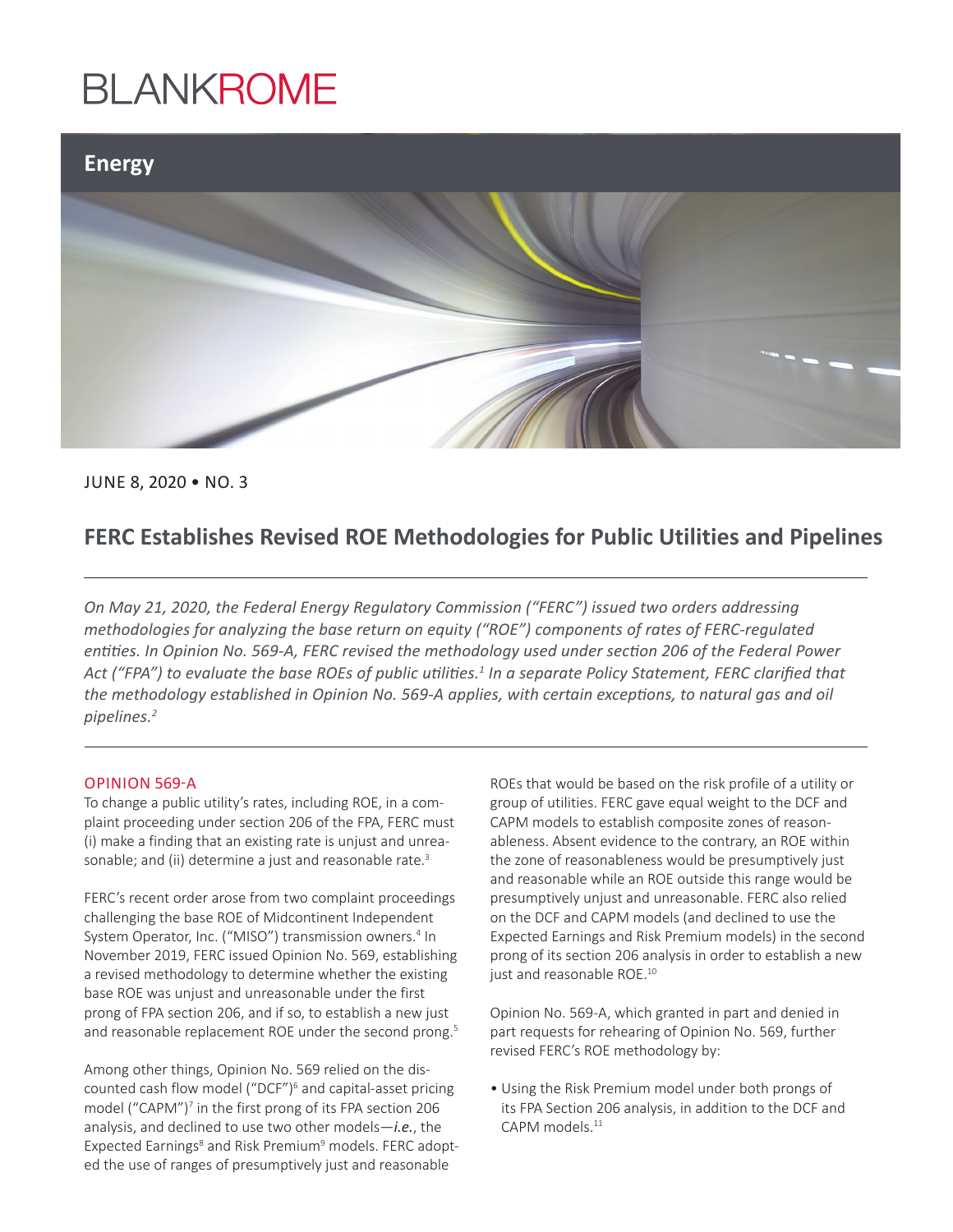# **BLANKROME**

#### Energy • Page 2

- Deriving ranges of presumptively just and reasonable base ROEs by dividing the overall composite zone of reasonableness into equal thirds, as opposed to quartiles.
- Giving an 80 percent weighting to the short-term growth rate and a 20 percent weighting to the long-term growth rate in its two-step DCF model.
- Revising the high-end outlier test such that a proxy company would be a high-end outlier if its estimated cost of equity is more than 200 percent (as opposed to 150 percent) of the median result of all potential proxy group members under that model, subject to a natural break analysis.
- Indicating that it will consider the use of *Value Line* shortterm earnings growth estimates under the CAPM model in future proceedings.

With respect to the complaint in *Association of Businesses Advocating Tariff Equity v. MISO (*"*ABATE*"*)*, FERC concluded under this revised methodology that the existing 12.38 percent ROE was unjust and unreasonable, and established a just and reasonable replacement ROE of 10.02 percent.

With respect to the complaint in *Arkansas Electric Cooperative Corporation v. ALLETE, Inc.* ("*Arkansas Electric*"), FERC determined that the ROE to be reviewed would be the 10.02 percent base ROE established in the *ABATE* proceeding. Finding that the 10.02 percent rate falls within the range of presumptively just and reasonable base ROEs and that no evidence in the proceeding rebutted such presumption, FERC dismissed the complaint in *Arkansas Electric* and declined to issue refunds.

#### POLICY STATEMENT FOR NATURAL GAS AND OIL PIPELINES

In its Policy Statement, FERC determined that the ROE methodology adopted in Opinion No. 569-A should also be applied to natural gas and oil pipelines, with the following exceptions to account for differences among the electric and oil and gas industries:

• FERC will average and give equal weight to the results of DCF and CAPM analyses in deriving just and reasonable ROEs for natural gas and oil pipelines but will *not* utilize the Risk Premium model.

- FERC will retain the current two-thirds/one-third weighting for short-term and long-term growth projections in the DCF analysis for pipelines, as opposed to the 80 percent/20 percent weighting established for public utilities in Opinion No. 569-A.
- FERC declined to adopt specific outlier tests and will continue to address outliers on a case-by-case basis.

The Policy Statement also clarified FERC's proxy group policy. Under existing policy, FERC has required that a company meet the following criteria to be included in a proxy group: (1) its stock must be publicly traded; (2) it must be recognized as a natural gas or oil pipeline company and its stock must be recognized and tracked by an investment information service such as *Value Line*; and (3) pipeline operations must constitute a "high proportion" of its business (*i.e.*, generally at least 50 percent of assets or operating income over the most recent three-year period).<sup>12</sup> To accommodate concerns with obtaining sufficient proxy group members particularly in light of current market conditions, FERC noted that it will continue to relax the 50 percent standard as necessary, consider proposals to include Canadian entities, and consider other adjustments to ROE policies as necessary.

FERC also encouraged oil pipelines to file revised versions of FERC Form No. 6, page 700 for 2019 to reflect the revised ROE policy.

**For additional information, please contact:** 

**Mark R. Haskell, Washington, D.C. Office Partner, Energy 202.420.2654 |** [mhaskell@blankrome.com](mailto:mhaskell@blankrome.com)

**Brett A. Snyder, Washington, D.C. Office Partner, Energy 202.420.2656 |** [bsnyder@blankrome.com](mailto:bsnyder@blankrome.com)

**Lamiya N. Rahman, Washington, D.C. Office Associate, Energy 202.420.2662 |** [lrahman@blankrome.com](mailto:lrahman@blankrome.com)

**See footnotes on the following page**

© 2020 Blank Rome LLP. All rights reserved. Please contact Blank Rome for permission to reprint. Notice: The purpose of this update is to identify select developments that may be of interest to readers. The information contained herein is abridged and summarized from various sources, the accuracy and completeness of which cannot be assured. This update should not be construed as legal advice or opinion, and is not a substitute for the advice of counsel.